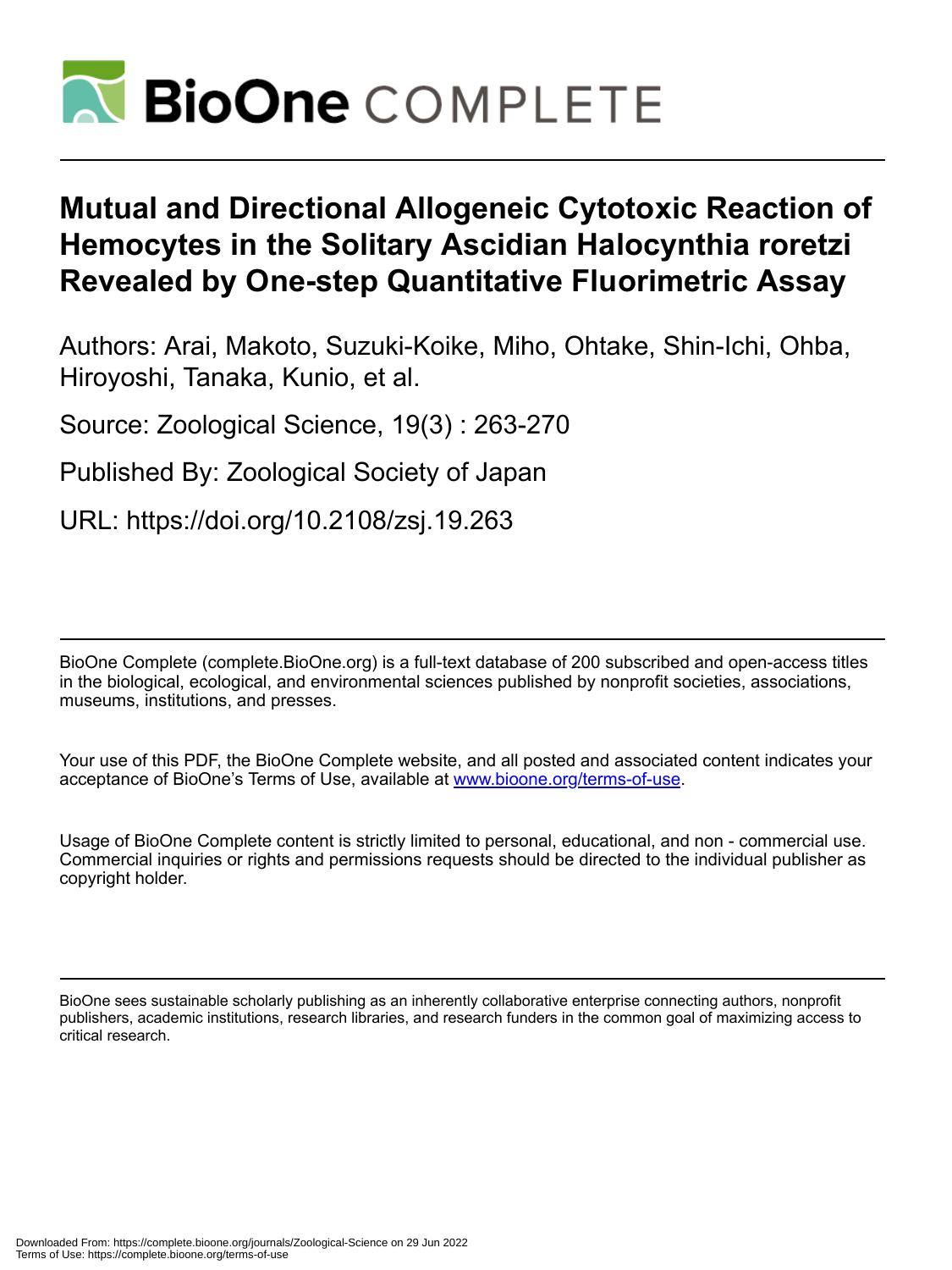## **Mutual and Directional Allogeneic Cytotoxic Reaction of Hemocytes in the Solitary Ascidian** *Halocynthia roretzi* **Revealed by One-step Quantitative Fluorimetric Assay**

Makoto Arai<sup>1</sup>, Miho Suzuki-Koike<sup>1</sup>, Shin-Ichi Ohtake<sup>2</sup>, Hiroyoshi Ohba<sup>1</sup>, Kunio Tanaka<sup>2</sup> and Joe Chiba<sup>1\*</sup>

1 *Department of Biological Science and Technology, Science University of Tokyo, Noda, Chiba 278-8510 and*  2 *Department of Biology, Nihon University School of Medicine, Itabashi, Tokyo 173-8610, Japan*

**ABSTRACT**—A novel one-step microplate cytotoxicity assay using the cytoplasmic fluorescent viability dye calcein AM was established for simple, rapid, sensitive, and quantitative measurements of the allogeneic cytotoxic reaction (ACR) mediated by hemocytes in the ascidian *Halocynthia roretzi.* The mutual and directional ACR was distinguishable by the assay using the hemocytes from pairs of animals with different alloreactivities. The ACR assay may allow more precise genetic analysis of the gene that controls alloreactivity of hemocytes, since the mutual and directional ACR may be related to levels of expression or numbers of the gene product or products on the target cells. The directional ACR will be useful in elucidating the cellular and molecular mechanisms of self-recognition in *H. roretzi*, since it allowed us to equate hemocytes from one animal with "effector cells" and those from the other animal of the pair with "target cells". In addition, the quantitative ACR assay in a large number of samples is possible and it will allow production of monoclonal antibodies that may recognize receptors or ligands functioning in self-recognition processes by the *H. roretzi* hemocytes.

**Key words:** quantitative assay, allogeneic cytotoxic reaction, self-recognition, hemocytes, ascidian

#### **INTRODUCTION**

The hemocytes (coelomocytes or blood cells) of the solitary ascidian *Halocynthia roretzi* display striking allogeneic or xenogeneic recognition reactions *in vitro*, which are referred to as the contact reaction (Fuke, 1980). When the hemolymph (coelomic fluid) of two different individuals is mixed together, the hemocytes undergo a cytotoxic reaction within 90 seconds of initial contact. This extremely rapid recognition process in *H. roretzi* is based on polymorphic alleles at one or two histocompatibility-determining loci (Fuke and Nakamura, 1985), the same as in the fusion/non-fusion histocompatibility locus of the colonial ascidian *Botryllus primigenus* (Oka and Watanabe, 1957; see review by Saito *et al*., 1994) and the well-studied species *Botryllus schlosseri* (Scofield *et al*., 1982; see review by Magor *et al*., 1999).

\* Corresponding author: Tel. +81-471-24-1501; FAX. +81-471-25-1841. E-mail: chibaj@rs.noda.sut.ac.jp

Previous attempts to determine the gene and the gene product or products of the locus or loci have been unsuccessful, and the entities of the gene and the receptors and the ligands involved in these self-recognition processes remain unknown.

The contact reaction can be observed under a phasecontrast microscope (Fuke, 1980), but it is quite difficult to quantitatively analyze the reactions in a large number of samples by this method. Development of a method for quantitative detection of the reaction in a large number of samples is essential to determining the entities of the gene and screening for receptors and ligands involved in the reaction. Contact reactions are similar to cytotoxic reactions by NK cells in mammalians in term of the reaction occurring immediately upon contact and without prior sensitization (Humphreys and Reinhertz, 1994). Thus, in principle, the reactions can be analyzed by any standard assay for measuring the cytotoxicity mediated by mammalian NK cells. At present, however, by far the most widely used method is measurement of release into the supernatant of  $51Cr$  from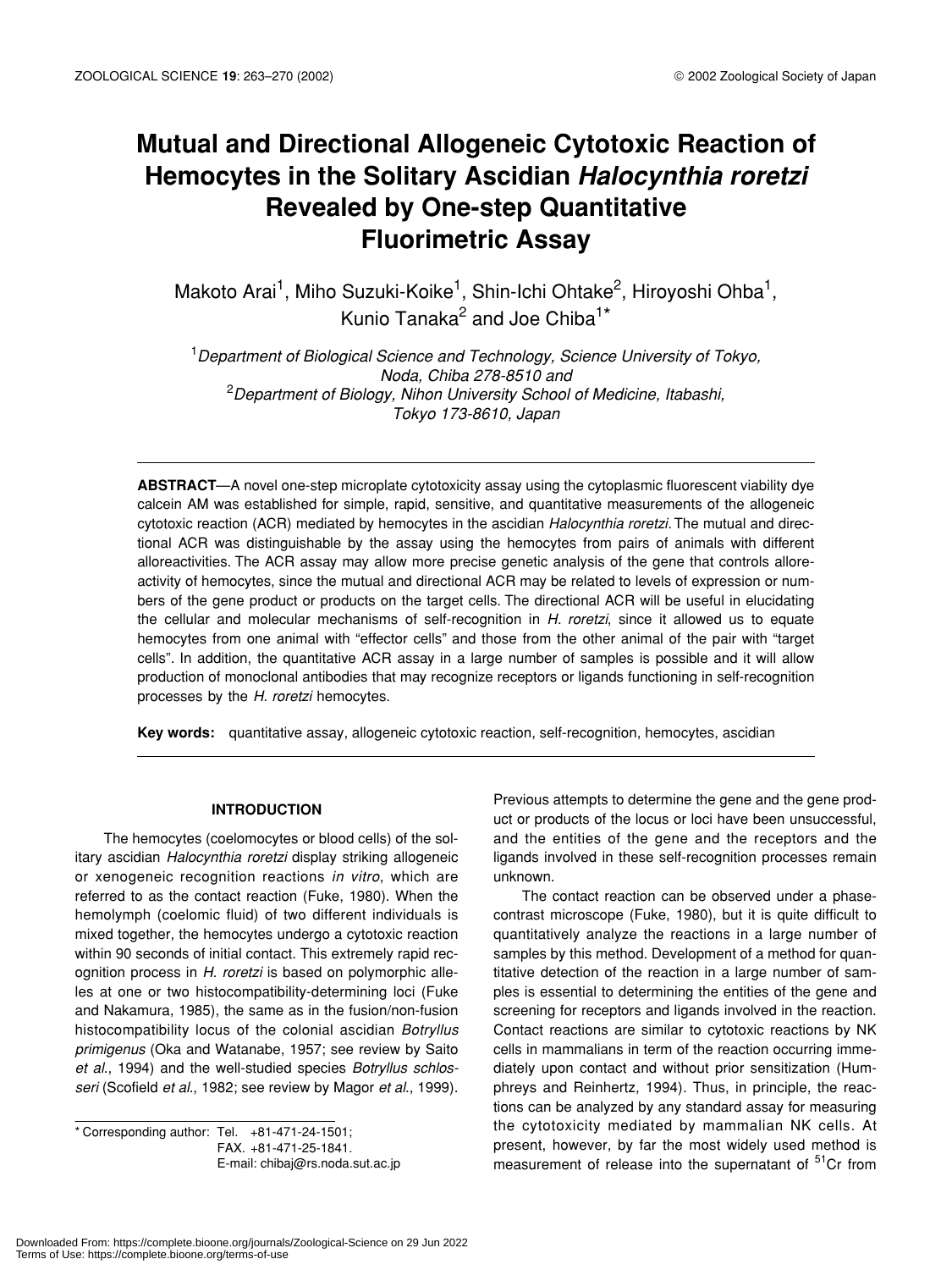cells prelabeled with <sup>51</sup>Cr<sub>2</sub>O<sub>7</sub><sup>2-</sup> (Brunner *et al.*, 1968). However, we found that the <sup>51</sup>Cr-release assay cannot be applied to the contact reaction, because freshly collected *H. roretzi* hemocytes do not take up sufficient amounts of  $51Cr<sub>2</sub>O<sub>7</sub><sup>2–</sup>$  (unpublished observation).

In this report, we describe the development of a quantitative one-step assay to analyze contact reactions *in vitro*. We refer to the contact reaction determined by the fluorimetric measurement after 30 to 60-min incubation of allogeneic hemocytes as the "allogeneic cytotoxic reaction (ACR)" to distinguish it from the original contact reactions observed by the phase-contrast microscopy, and we call the fluorimetric assay to determine the contact reaction the "ACR assay". We also describe the mutual and directional ACR distinguished by the assay, which will be useful in genetic studies on alloreactivity as well as in elucidating the cellular and molecular mechanisms of self-recognition in *H. roretzi*.

### **MATERIALS AND METHODS**

#### **Reagents and buffer solutions**

The fluorogenic dye calcein AM was purchased from Molecular Probes (Eugen, OR, USA). A stock solution of calcein AM (1.0 mM) was prepared in anhydrous DMSO, and it was diluted with saline immediately prior to target cell labeling. Pantin's artificial seawater (ASW; 402.3 mM NaCl, 9.7 mM KCl, 52.6 mM  $MgCl<sub>2</sub>$ , 10.1mM CaCl<sub>2</sub>, 27.7 mM Na<sub>2</sub>SO<sub>4</sub>) buffered with 20 mM HEPES (N-2-hydroxyethyl-piperazine-N'-2-ethanesulfonic acid) at pH 7.2 (neutral ASW) was used as the saline for *H. roretzi* hemocytes (Ohtake *et al.*, 1994). Two kinds of Ca<sup>2+</sup>- and Mg<sup>2+</sup>-free saline, having different pH values, were prepared:  $Ca^{2+}$  and Mg<sup>2+</sup>-free ASW buffered with 20 mM MES ([N-morpholino] ethanesulfonic acid) at pH 5.6 (acidic Ca<sup>2+</sup>- and Mg<sup>2+</sup>-free ASW), and Ca<sup>2+</sup>- and Mg<sup>2+</sup>-free ASW buffered with 50 mM MES at pH 9.0 (alkaline  $Ca^{2+}$ - and Mg<sup>2+</sup>free ASW). Concentration of NaCl in these  $Ca^{2+}$ - and  $Mg^{2+}$ -free ASW was raised to 465.1 mM to keep osmolarity of ASW constant.

#### **Animals**

Samples of *H*. *roretzi* cultured at Mutsu Bay, Aomori Prefecture, were purchased from a farm. They were kept in circulating seawater in a laboratory fish tank at 7°C, without feeding, and were used for experiments within a month.

#### **Mixed-hemocyte-incubation (MHI) assay and the contact reactions**

The MHI-assay, which conveniently determines the alloreactivity of pairs of *H. roretzi* samples, was performed as described by Sawada and Ohtake (1994). In brief, a portion (1 to 5 ml) of the hemolymph was withdrawn with a syringe from the space just beneath the tunicate papilla without any anticoagulant. Hemolymph (100 µl) from different individuals was mixed and incubated in Ubottomed 96-well plates for 18 hr at room temperature. The alloreactivity of a pair of animals was determined by the MHI-assay prior to fluorescence microscopic observations of the contact reactions or fluorescence measurements of the ACR with a multiwell plate scanner. A pair of individuals that reacted positively in the MHIassay was selected as an alloreactive combination, and a pair of individuals that reacted negatively was selected as a non-alloreactive combination.

The contact reactions were tested according to Fuke (1980), with slight modification (Sawada and Ohtake, 1994).

#### **Labeling of hemocytes with calcein AM**

All hemocytes were labeled with calcein AM just before testing for various assays. The following protocol was adopted for standard calcein AM loading. The hemolymph was collected by amputation at the bottom of the body. In order to prevent hemocyte aggregation, about 45 ml of the hemolymph that flowed out was placed into a 50-ml centrifuge tube containing 5 ml of ice-cold alkaline  $Ca^{2+}$ and  $Mg^{2+}$ -free ASW containing 0.1 M EDTA. After immediate and gentle mixing of the tube by inversion, the acidity of hemolymph was pH 5.6. Under these conditions, minimal or virtually no aggregation or activation of the hemocytes occurred as previously described (Sawada and Ohtake, 1994). When small numbers of the hemocytes were required, the hemolymph was withdrawn into a syringe containing 1/10 volume of ice-cold alkaline  $Ca^{2+}$ - and  $Mg^{2+}$ free ASW containing 0.1 M EDTA. The hemocytes were collected by centrifugation and then washed twice with ice-cold acidic  $Ca<sup>2+</sup>$ and  $Mg^{2+}$ -free ASW containing 0.54 mM EDTA (washing buffer). The hemocytes were counted with an eosinophil counter. For labeling with calcein AM, the hemocytes (approximately 4 to 8 $\times$ 10<sup>7</sup> cells) were resuspended in 1 ml of the washing buffer containing 12.5  $\mu$ M calcein AM, and after labeling for 30 min at room temperature, they were washed twice with the washing buffer and suspended in 1 ml of neutral ASW.

#### **Fluorescence microscopic observation of the contact reactions**

The washed alloreactive hemocytes (approximately  $2\times10^{7}$ cells) prepared from the pair of individuals with the alloreactive combination in the MHI-assay were separately loaded with calcein AM. The labeled hemocytes of the two member of the pair  $(2\times10^6)$ cells) in 100 µl of neutral ASW were mixed and incubated for two hours at room temperature on a slide glass and the labeled nonalloreactive hemocytes prepared from the pair of individuals with the non-alloreactive combination, were reacted in the same manner. As a negative control, labeled hemocytes from each of the above individuals were mixed with labeled autologous hemocytes and incubated under the same conditions. The contact reactions were observed under a fluorescence microscope.

#### **Fluorescence measurements of the ACR using with a multiwell plate scanner**

The following protocol was adopted for an ACR assay. Hemocytes prepared from a pair of individuals were separately labeled with calcein AM as described above. Labeled hemocytes  $(2\times10^6)$  from each animal suspended in 50 µl of neutral ASW were added to duplicated wells on the white microplate to which 200 µl of neutral ASW had been added. The average fluorescence in the wells is abbreviated as *FAllo* in the following equation. To measure the fluorescence in a sample without alloreaction (*FAuto* in the equation), in which all (or nearly all) cells are alive, 50 µl of each cell suspension was added to separate duplicated wells containing 250 µl of neutral ASW. To measure the fluorescence in a sample in which all (or nearly all) cells had died (*FW* in the equation), 50 µl of each cell suspension was added to duplicated wells containing 250 µl of sterilized ultra pure water. The reaction was started by gentle mixing of cell suspensions with a plate shaker, and the fluorescence in the wells was measured with the fluorescence multiwell plate scanner, Fluoroskan II (Flow Lab. Inc.), after 60-min incubation at room temperature. All measurements were carried out with excitation at 485 nm and emission at 538 nm.

The extent of the contact reactions was expressed as cytotoxicity in the form of percentage of dead cells. Cytotoxicity was calculated from the following equation:

% cytotoxicity = (*FAuto - FAllo*) / (*FAuto - FW*) × 100

where *FAuto* represents the average of the fluorescence without alloreaction, *FAllo* represents the fluorescence after allogeneic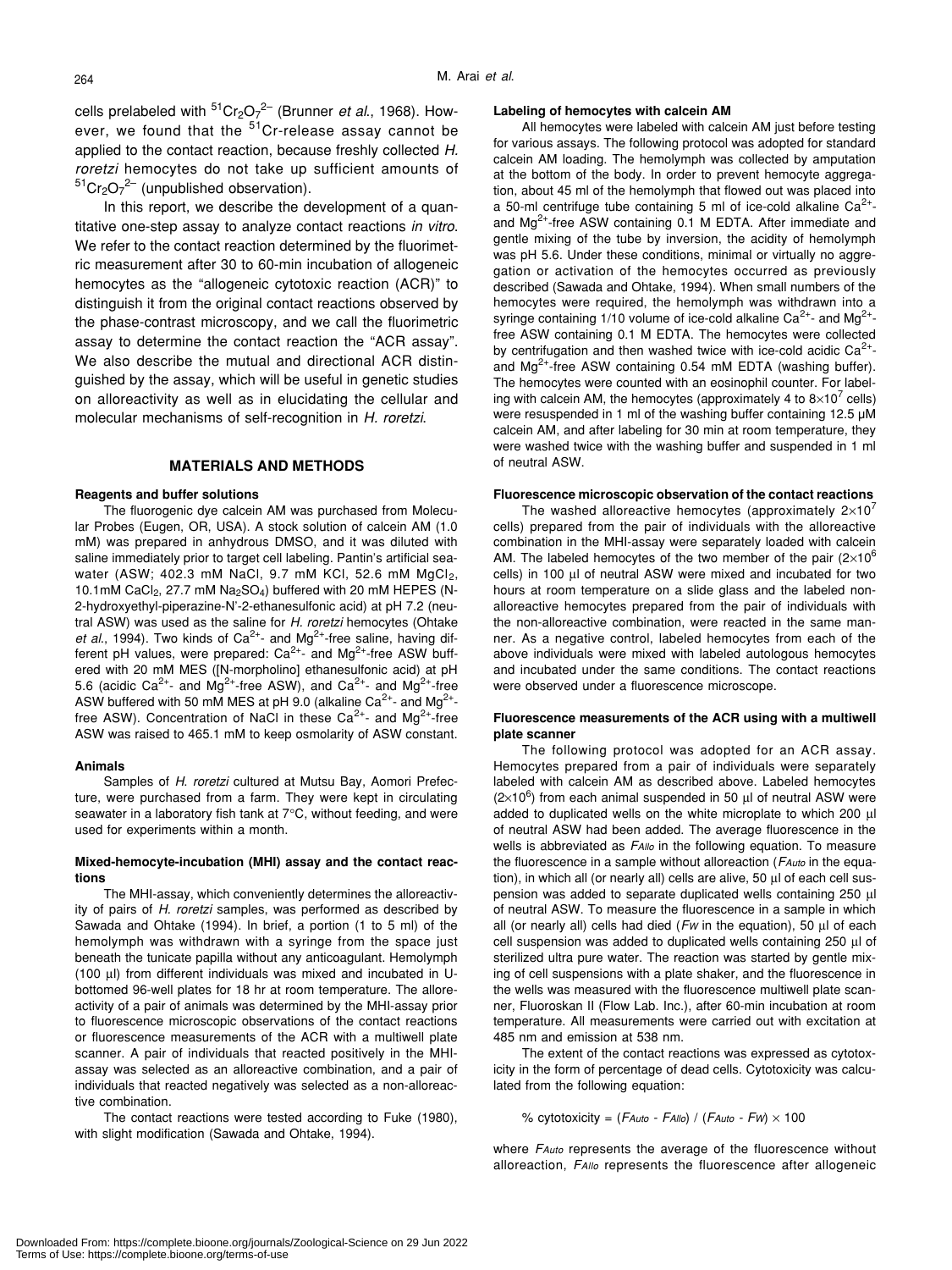reactions, and *FW* represents maximal fluorescence release by water.

The kinetics of the fluorescence measurements of the ACR was analyzed using hemocytes prepared from 10 pairs of individuals with the alloreactive combination and 9 pairs with the non-alloreactive combination. The fluorescence was measured at 5 and 10 min after mixing the cell suspensions and every 10-min afterward over a 60-min period.

#### **Effect of divalent cations on the ACR**

The effect of  $Ca^{2+}$  on the ACR was analyzed as follows. Hemocytes from 4 pairs of individuals with the alloreactive combination were loaded with calcein AM and resuspended in  $Ca<sup>2+</sup>$ - and Mg2+-free neutral ASW containing different concentrations (0 to 20 mM) of CaCl<sub>2</sub>, and their cytotoxicity was determined every 15 min for a 60-min period. The effect of  $Mg^{2+}$  on the ACR was analyzed in the same way. Labeled hemocytes from 4 pairs of individuals with the alloreactive combination were resuspended in  $Mg^{2+}$ -free neutral ASW containing different concentrations (1.6 to 52.6 mM) of  $MgCl<sub>2</sub>$ .

#### **Detection of mutual and directional cytotoxic reactions by the ACR assay**

The alloreactivity of the hemocytes from one particular animal (No.1) was analyzed by the ACR assay with hemocytes from 4 pairs of animals that showed strong (No.5), intermediate (No.2 and No.3), and non-reactive (No.4) alloreactivities to No.1 animal in the MHI-assay. Hemocytes from five different individuals (No.1–5) were separately labeled with calcein AM. Non-labeled hemocytes from No.1 were reacted with equal numbers of labeled hemocytes from No.1–5. In the opposite direction, non-labeled hemocytes from No.1–5 were reacted with equal numbers of labeled hemocytes from No.1.

#### **ACR assays using hemocytes with different "effector":"target" cell (***"E":"T"***) ratios**

Four pairs of animals that showed directional ACR were selected first. Then, unlabeled hemocytes from one of the animals with cytotoxicity for the other were reacted as "effector cells" with labeled hemocytes of the latter that had not been cytotoxic to the former as "target cells". The ACR assays were carried out at different "E":"T" ratios, 1:1, 3:1 and 5:1, with "target cell" numbers maintained at  $2\times10^6$  cells.

As a negative control, hemocytes from four pairs of non-alloreactive combination were selected, and the ACR assays were carried out as described above.

## **RESULTS**

## **Fluorescence microscopic observation of allogeneic cytotoxic reactions**

To determine whether the calcein retained in the cytoplasm of hemocytes is released from the cells by contact reactions, the reaction was observed on a glass slide under a fluorescence microscope. The impartial staining of hemocytes by calcein AM was confirmed by the flow cytometric analysis (data not shown) and the microscopic observations (Fig. 1a). No obvious decrease in green fluorescence was observed during 2 hours incubation for observation of the contact reaction after incubation of autologous cells alone (Fig. 1a). Similarly, virtually no decrease in fluorescence occurred as a result of incubation of hemocytes from a pair of non-alloreactive animals (Fig. 1b). By contrast, a signifi**(a)** 









**Fig. 1.** Fluorescence microscopic observation of the contact reaction by calcein AM-labeled hemocytes. The negative reactions by autologous hemocytes (a) and by hemocytes from a pair of nonalloreactive combination (b) and the strong cytotoxic reaction by the hemocytes from a pair of individuals with an alloreactive combination (c) are shown. Note the retention of the fluorescence after the negative reactions shown in (a) and (b), and the significant decrease in the green fluorescence after the positive reaction shown in  $(c)$ .

cant decrease in fluorescence of all cells was observed after reaction of hemocytes from a pair of alloreactive animals (Fig. 1c). Many fragments and cell debris with faint green fluorescence were noted after the reaction.

## **The ACR assay using the multiwell plate scanner**

Since the decrease in retained calcein in the hemocytes was so significant after the contact reactions, we attempted to identify the optimal conditions for determining the decrease in fluorescence in a well on a 96-well white microplate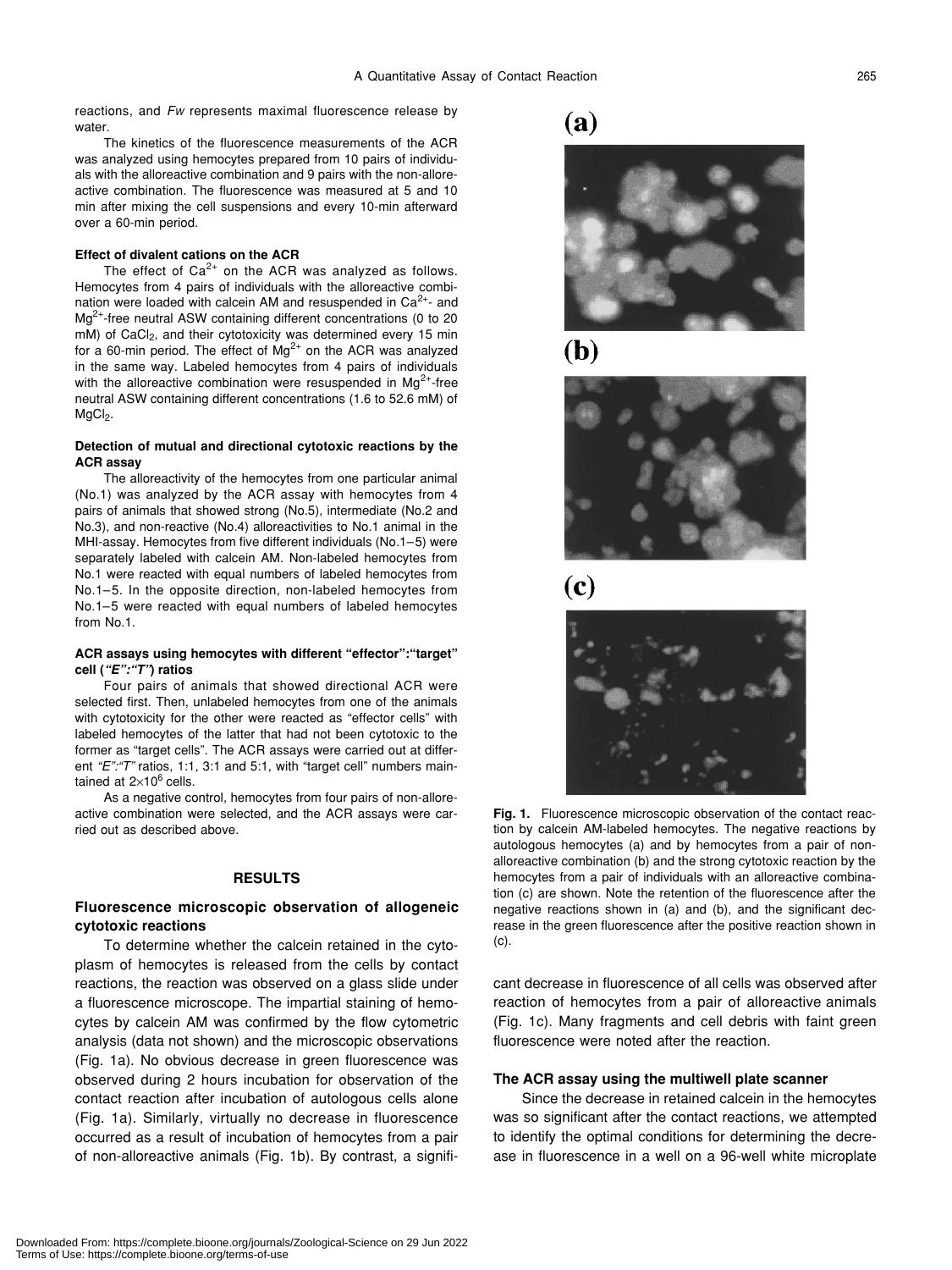by using the fluorescence scanner. Significant decreases in fluorescence, which were expressed as cytotoxicity, were detected when more than 2 $\times$ 10 $^6$  alloreactive hemocytes were incubated at room temperature for 60 min. Based on practical considerations for a more reliable reaction by a minimal number of cells, a standard cell number of  $4\times10^6$ cells was selected for this assay.

The kinetics of the fluorescence decrease or cytotoxicity by the contact reaction with either alloreactive hemocytes or non-alloreactive hemocytes was monitored for 60 min (Fig. 2). Statistically significant cytotoxicity was observed 10 min after the start of the reaction when alloreactive hemocytes were mixed, and the reaction peaked at 60 min. No significant cytotoxic reaction was observed with nonalloreactive hemocytes throughout the 60-min incubation period.

The ACR was entirely dependent on  $Ca<sup>2+</sup>$  in the saline, and no cytotoxic reaction occurred in the absence of  $Ca<sup>2+</sup>$ . The optimal concentration of CaCl<sub>2</sub> was 10 mM (Fig. 3a), which was exactly the same concentration as in the ASW. The presence of  $\text{Mg}^{2+}$  in the saline had an inhibitory effect on the ACR (Fig. 3b). The maximal ACR in the presence of 10 mM CaCl<sub>2</sub> was observed when  $Mg^{2+}$  was omitted from the saline. Inhibition by  $Mg^{2+}$  was evident when more than 26.3 mM MgCl2, which was the half concentration as in the ASW, was present in the saline. In fact, a stronger ACR was observed when labeled hemocytes were reacted in  $\text{Ma}^{2+}$ free neutral saline than in standard neutral ASW (data not shown).



**Fig. 2.** Allogeneic cytotoxicity assay using the multiwell plate scanner. The cytotoxicity of allogeneic hemocytes was determined by the decrease in the retained calcein fluorescence in hemocytes measured with the multiwell plate scanner (see details in Materials and Methods). In the kinetics assay, the ACR mediated by hemocytes with alloreactive combination () and non-alloreactive combination ( ) were monitored. The data points are means±SD (alloreactive combination, n=10; non-alloreactive combination, n=9). \*: Significant at p<0.05 in *t-*test.



**Fig. 3.** Effects of divalent cations on the ACR. (a) The effect of  $Ca<sup>2+</sup>$  on the ACR was tested by monitoring the ACR in  $Ca<sup>2+</sup>$  and  $Mg^{2+}$ -free neutral ASW containing different concentrations of CaCl<sub>2</sub>. The data points are means $\pm$ SD (n=4). (b) The effect of Mg<sup>2+</sup>on the ACR was examined by monitoring the ACR in  $Mg^{2+}$ -free neutral ASW containing different concentrations of MgCl<sub>2</sub>. The data points are means±SD (n=4).

## **Correlation between specificity and intensity in the MHIand ACR assays**

Reciprocal alloreactivities predetermined by the MHIassay among 6 individuals (Fig.4a) were compared to reciprocal reactivities determined by the ACR assay (Fig. 4b). The pattern of alloreactivities determined by the ACR assay was consistent with that predetermined by the MHI-assay. In addition, the cytotoxicities (%) by the ACR corresponded to the extent of alloreaction in the MHI-assay judged by the cell-aggregation and the formation of brown pigmentation. Correlations of higher cytotoxicities with strong alloreactivities and with less high cytotoxicities and intermediate alloreactivities were noted in both assays. In a separate experiment, a correlation between the intensity of brown pigmentation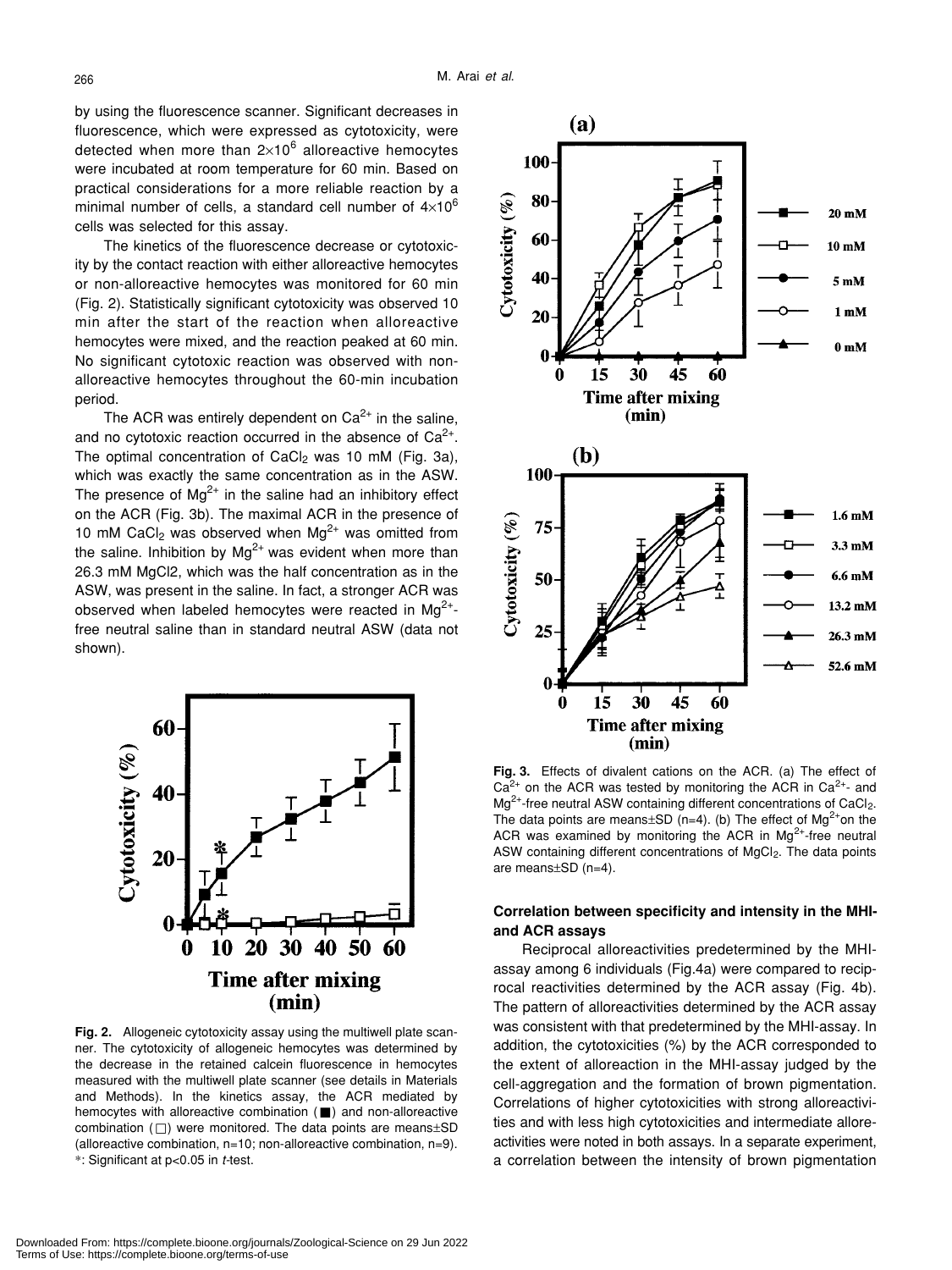

**Fig. 4.** Correlation between the specificity and intensity of the allogeneiccontact reaction determined by the MHI- and ACR assays. The allogeneic contact reaction was analyzed by the MHI-assay (a) and the ACR assay (b) using six individuals (No. 1–6) with different alloreactivity. Note the exact correlation between the alloreactivity patterns of six individuals in both assays. Also note the correlation between the intensity of the reaction: degrees of the brown pigmentation in (a) and % cytotoxicity in (b). In a separate experiment using hemocytes from five individuals (No. 11–15) with different alloreactivity, correlation between the intensity of brown pigmentation (c) and % cytotoxicity (d) was demonstrated on a 96-well white plate.

(Fig. 4c) and cytotoxicity (%) was demonstrated on a 96-well white microplate (Fig. 4d) using hemocytes from individuals with strong and intermediate alloreactivities.

## **Detection of mutual and directional ACR**

To test the possibility that the different levels of alloreactivities observed above are related to levels of the expression of a still undefined self-marker or –markers, the hemocytes from pairs of animals with different alloreactivities were divided into two test tubes and separately labeled with calcein AM. Non-labeled and labeled hemocytes from each individuals were tentatively equated with effector cells and target cells, and the standard ACR assay was carried out (Table 1). There were clear correlations between the mutual cytotoxic reaction in the ACR assay and strong alloreactivity in the MHI-assay (No.1 *vs.* No.5) and between the directional cytotoxic reaction in the ACR assay and intermediate alloreactivity in the MHI-assay (No. 1 *vs.* No.2 and No.1 *vs.* No.3).

## **Tentative assignment of effector and target hemocytes in the ACR assay**

Based on the directional ACR observed above, it was possible to equate hemocytes from one animal with "effector cells" and those from the other animal of the pair with "target cells". A typical combination in Table 1 was No.3 hemocytes as "effector cells" and No.1 hemocytes as "target cells". To confirm this possibility, we carried out ACR assays using hemocytes from this type of combination and non-alloreactive combination at different "effector":"target" cell (*"E":"T"*) ratios. This ACR assay clearly indicated *"E":"T"*-ratio-dependent increases in cytotoxicity with hemocytes with the direc-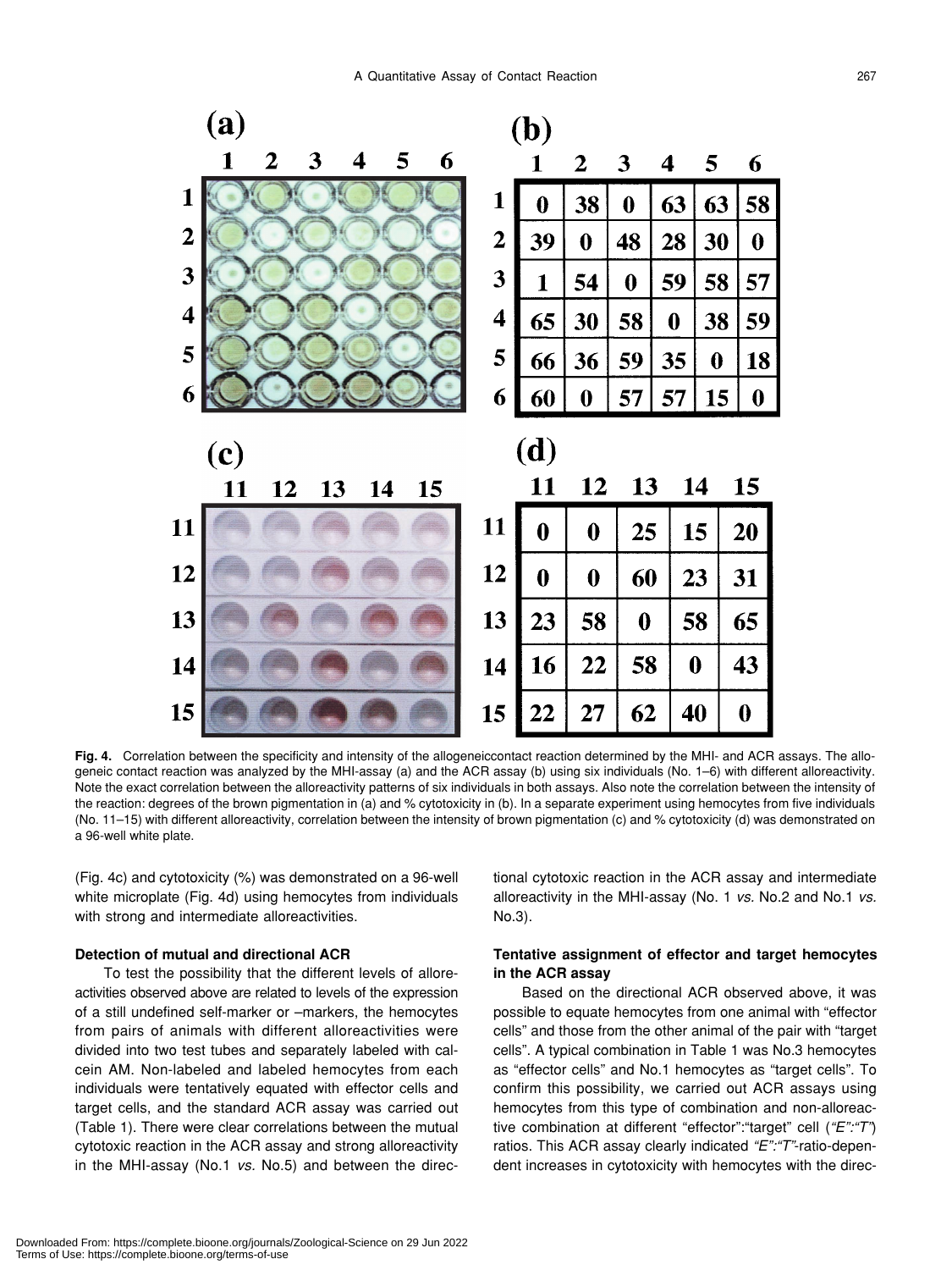| MHI-assay          |                             | ACR assay   |         |              |                  |
|--------------------|-----------------------------|-------------|---------|--------------|------------------|
| Combination        | Alloreactivity <sup>a</sup> | Hemocytes   |         | Cytotoxicity | ACR <sup>b</sup> |
|                    |                             | Non-labeled | Labeled | $(\% )$      |                  |
| No. 1 vs No. 1     |                             | No. 1       | No. 1   | 0.1          |                  |
|                    |                             | No. 1       | No. 2   | 10.1         | $\ddot{}$        |
| No. 1 vs No. 2     | Intermediate                | No. 1       | No. 3   | 2.9          |                  |
|                    |                             | No. 1       | No. 4   | 0.2          |                  |
| No. $1$ vs No. $3$ | Intermediate                | No. 1       | No. 5   | 37.7         | $^{++}$          |
|                    |                             | No. 1       | No. 1   | 0.1          |                  |
| No. 1 $vs$ No. 4   | None                        | No. 2       | No. 1   | 64.4         | $^{+++}$         |
|                    |                             | No. 3       | No. 1   | 22.3         | $^{++}$          |
| No. 1 vs No. 5     | Strong                      | No. 4       | No. 1   | 0.1          |                  |
|                    |                             | No. 5       | No. 1   | 38.0         | $^{\mathrm{+}}$  |

**Table 1.** Detection of mutual and directional allogeneic cytotoxic reactions by hemocytes from pairs of animals with different alloreactivity.

a Intensity of the alloreaction: None, no reaction; Intermediate, aggregation with weak brown pigmentation; Strong, aggregation with strong brown pigmentation.

 $<sup>b</sup>$  Scores of  $-, +, ++,$  and  $++,$  denote cytotoxicity less than 10%, 10 to 20%, 20 to</sup> 50%, and more than 50%, respectively. Note the correlation between the mutual cytotoxic reaction in the ACR and strong alloreactivity in the MHI-assay (No. 1 *vs.* No. 5), and between the directional cytotoxic reaction in the ACR and intermediate alloreactivity in the MHI-assay (No. 1 *vs.* No. 2 and No. 1 *vs.* No. 3).



"Effector": "Target"-ratio

**Fig. 5.** Tentative assignment of effector and target cells in the ACR. A pair of animals with directional alloreactivity was selected, and hemocytes from one animal that had shown cytotoxicity were reacted as "effector cells" with calcein AM-labeled hemocytes from another animal as "target cells". The ACR assay was carried out at different "effector":"target" cell (*"E":"T"*) ratios. The data points are means $\pm$ SD (n=4). As a negative control the same experiments were carried out using hemocytes from a pair of animals with non-alloreactive combination. The data points are means±SD (n=4).

tional alloreactivity, and virtually no *"E":"T"*-ratio-dependent increase in cytotoxicity with non-alloreactive hemocytes (Fig. 5).

## **DISCUSSION**

Live cells are distinguished by the presence of ubiqui-

tous intracellular esterase activity, determined by enzymatic conversion of the virtually non-fluorescent and cell-membrane permeable calcein AM to the intensely fluorescent calcein. Polyanionic calcein is retained well within living cells, producing an intense uniform green fluorescence in them. Calcein AM has many advantages over other available fluorescein-based cytoplasmic dyes (Weston and Parish, 1990) and is considered the optimal dye for viability and cytotoxicity tests in vertebrates (Haugland, 1992). In the present study, we examined various conditions for application of calcein AM to determining the ACR mediated by alloreactive *H. roretzi* hemocytes. No application of calcein AM to testing cell viability or the cytotoxicity of marine invertebrates has ever been reported, however a cytotoxicity assay using 5-carboxyfluorescein diacetate (CFA) is used to determine the xenogeneic cytotoxic activity of *Ciona intestinalis* hemocytes (Peddie and Smith, 1994). We did not compare CFA with calcein AM in this study, since it is clear that calcein AM has the most favorable properties for use as a viability indicator, and can easily be substituted for CFA and other dyes in all applications (Haugland, 1992).

The ACR assay seems to be superior to a colorimetric microplate assay (Akita and Hoshi, 1995), which measures phenoloxidase activity released into reaction medium from vacuolated cells after the contact reactions. The ACR assay described here is a simple one-step assay but the colorimetric assay is required for sampling steps by centrifugation at each reaction time. The ACR assay monitors viability of all kind of hemocytes during the contact reactions but the colorimetric assay measures the enzyme activity released from a part of hemocytes, vacuolated cells, after the contact reactions.

The ACR assay established in this study is simple, sen-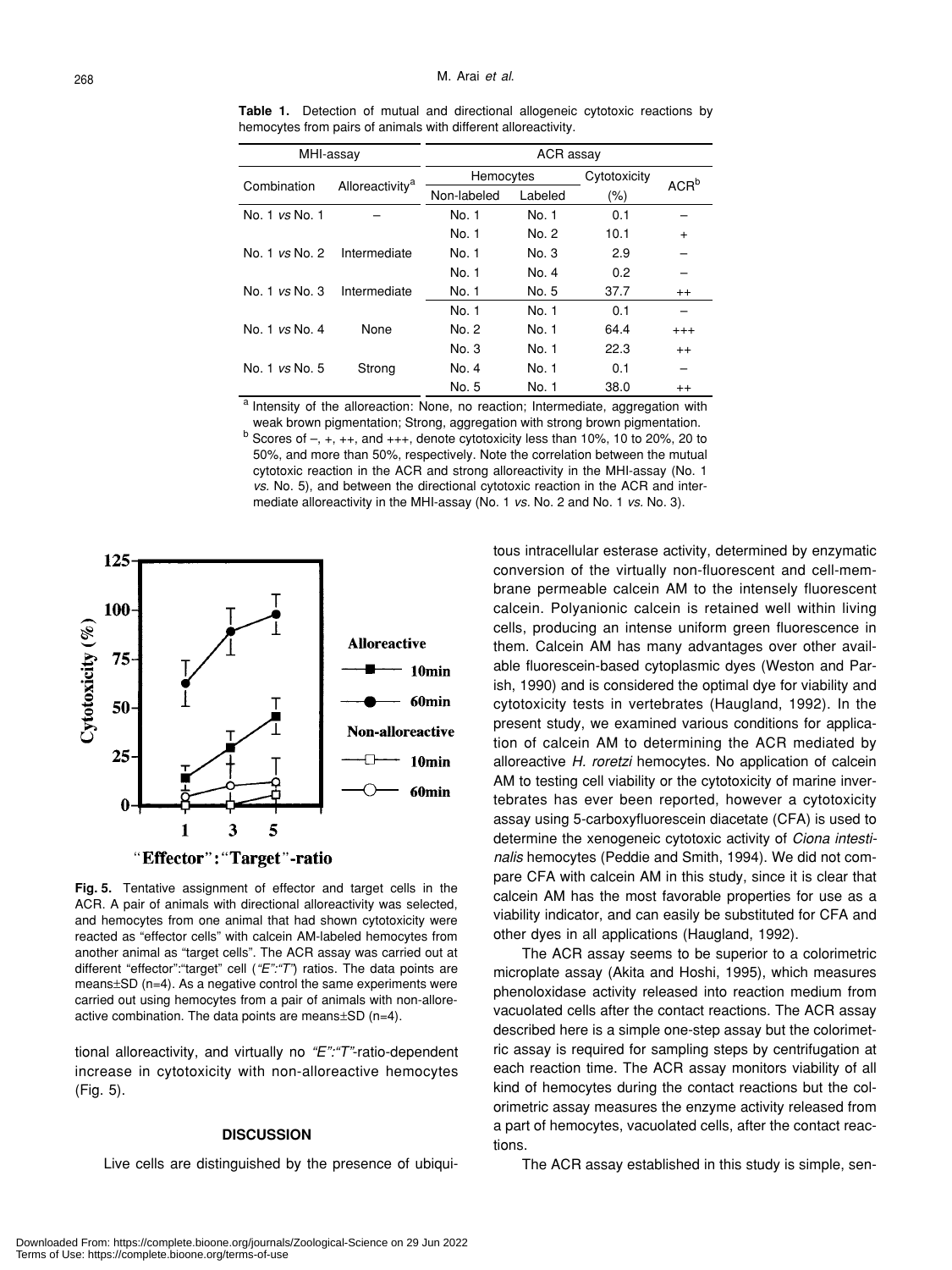sitive, and fast. However, quantitative and reproducible measurements of the ACR are of the greatest advantage for this assay. From this standpoint, it seems important to point out that mutual and directional ACR of hemocytes was distinguishable by this assay. The gene that controls the alloreactivity of *H. roretzi* has been analyzed genetically, and the two-gene control hypothesis was proposed long before (Fuke and Nakamura, 1985). The mutual and directional ACR may be related to levels of expression or numbers of the gene product or products on the target cells, and the ACR assay may allow more precise genetic analysis of the gene. The directional ACR distinguished firstly by this assay is remarkable from another point of view. In the case when hemocytes from 'A' are cytotoxic to 'B' but hemocytes from 'B' are not cytotoxic to 'A', we can equate hemocytes from animal 'A' with "effector cells" and those from 'B' labeled with calcein with "target cells". In the ACR assay with this kind of combination, it is possible to determine separately functions of effector and target cells in the ACR. This finding may partly overcome a limitation in studies on self-recognition of hemocytes in *H. roretzi*, *i.e.,* there is no available hemocyte or any kind of somatic cell line of *H. roretzi* for standard allogeneic target cells. The quantitative ACR assay using hemocytes at different *"E":"T"*-ratios may contribute to analysis of the precise mechanisms of the ACR at cellular and molecular levels, since the mechanisms of cytotoxicity by NK cells and cytotoxic T cells in the mouse and humans have been analyzed by such a quantitative cytotoxicity assay (see review by Trinchieri, 1989).

The ACR assay was sensitive enough to perform on large numbers of samples. Since significant ACR was detected by mixing 2 $\times$ 10<sup>6</sup> hemocytes from a pair of animals and since approximately 10<sup>9</sup> hemocytes are available from a single animal, ACR assay with approximately 500 wells in 5 microplates is possible by using single pair of animals. The ACR assay of large numbers of samples will allow production of monoclonal antibodies that block the ACR through binding to receptors or ligands that are involved in ACR. Such monoclonal antibodies will be useful in identifying and cloning the gene or genes that control or controls the alloreactivity of *H. roretzi.*

Nine cell types have been recognized in hemolymph of *H. roretzi* (Fuke and Fukumoto, 1993). Since contact reactions occur in almost all types of hemocytes (Fuke, 1980; Fuke, 2001), impartial staining of freshly isolated hemocytes with fluorogenic dyes and decrease in fluorescence of all the stained cells are essential for quantitative measurements of contact reactions with fluorimetric assay. In the ACR assay, loading of the hemocytes with calcein AM resulted in strong and impartial staining of almost all types of hemocytes, and decrease in fluorescence from almost all of the cells after contact reactions. Meanwhile, loss of plasma membrane integrity, another recognized parameter of cell viability, can be determined by ethidium homodimer that enters cells with damaged plasma membranes and undergoes an enhancement of fluorescence upon binding of to nucleic acids,

thereby, producing a bright red fluorescence in dead cells (Haugland, 1992). Ethidium homodimer is excluded by the intact plasma membrane of live cells. Loss of plasma membrane integrity of almost all types of hemocytes after cytotoxic reactions is recently observed by this assay with the fluorescence microscope (Fuke, 2001). A two-color fluorescence cell viability assay based on the simultaneous determination of live and dead cells with the two fluorescent dyes, calcein AM and ethidium homodimer, is possible and may improve the ACR assay developed in this report.

## **ACKNOWLEDGMENT**

We are grateful to staffs of Asamushi Marine Biological Station, Tohoku University, Japan, for their support in supplying ascidians.

*Note added in proof*. Recently, we published an article (M. Arai, M. Suzuki-Koike, S. Ohtake, H. Ohba, K. Tanaka, and J. Chiba, *Microbiol. Immunol*. **45**, 857–866, 2001) describing production of monoclonal antibodies that recognize common cell-surface antigens functioning in self-recognition reactions by both somatic cells and gametes in *Halocynthia roretzi*. They were selected from thousanda of hybridomas by use of the ACR assay described in this paper.

#### **REFERENCES**

- Akita N, Hoshi M (1995) Hemocytes release phenoloxidase upon contact reaction, an allogeneic interaction, in the ascidian *Halocynthia roretzi.* Cell Struct Func 20: 81–87
- Brunner KT, Mauel J, Cerottini JC, Chapuis B (1968) Quantitative assay of the lytic action of immune lymphoid cells on 51-Crlabelled allogeneic target cells in vitro; inhibition by isoantibody and by drugs. Immunology 14:181–196
- Fuke MT (1980) "Contact reactions" between xenogeneic or allogeneic coelomic cells of solitary ascidians. Biol Bull 158: 304–315
- Fuke MT, Nakamura I (1985) Pattern of cellular alloreactivity of the solitary ascidian, *Halocynthia roretzi*, in relation to genetic control. Biol Bull 169: 631–637
- Fuke M, Fukumoto M (1993) Correlative fine structural, behavioral and histochemical analysis of ascidian blood cells. Acta Zool 74: 61–71
- Fuke M (2001) Cell types involved in allogeneic contact reactions of the solitary ascidian, *Halocynthia roretzi.* Zool Sci 18: 195–205
- Haugland RP (1992) Fluorescent dyes for assessing vital cell functions. In "Handbook of fluorescent probes and research chemicals" Molecular Probes, Inc. Eugen, OR, USA, pp172–180
- Humphreys T, Reinherz EL (1994) Invertebrate immune recognition, natural immunity and the evolution of positive selection. Immunol Today 15: 316–320
- Magor BG, De Tomaso A, Rinkevich B, Weissman IL (1999) Allorecognition in colonial tunicates: protection against predatory cell lineages? Immunol Rev 167: 69–79
- Ohtake S, Abe T, Shishikura F, Tanaka K (1994) The phagocytes in hemolymph of *Halocynthia roretzi* and their phagocytic activity. Zool Sci 11: 681–691
- Oka H, Watanabe H (1957) Colony-specificity in compound ascidians as tested by fusion experiments. Proc Jpn Acad Sci 33: 657–659
- Peddie CM, Smith VJ (1994) Blood cell-mediated cytotoxic activity in the solitary ascidian *Ciona intestinalis*. Ann N Y Acad Sci 712: 332–334
- Saito Y, Hirose E, Watanabe H (1994) Allorecognition in compound